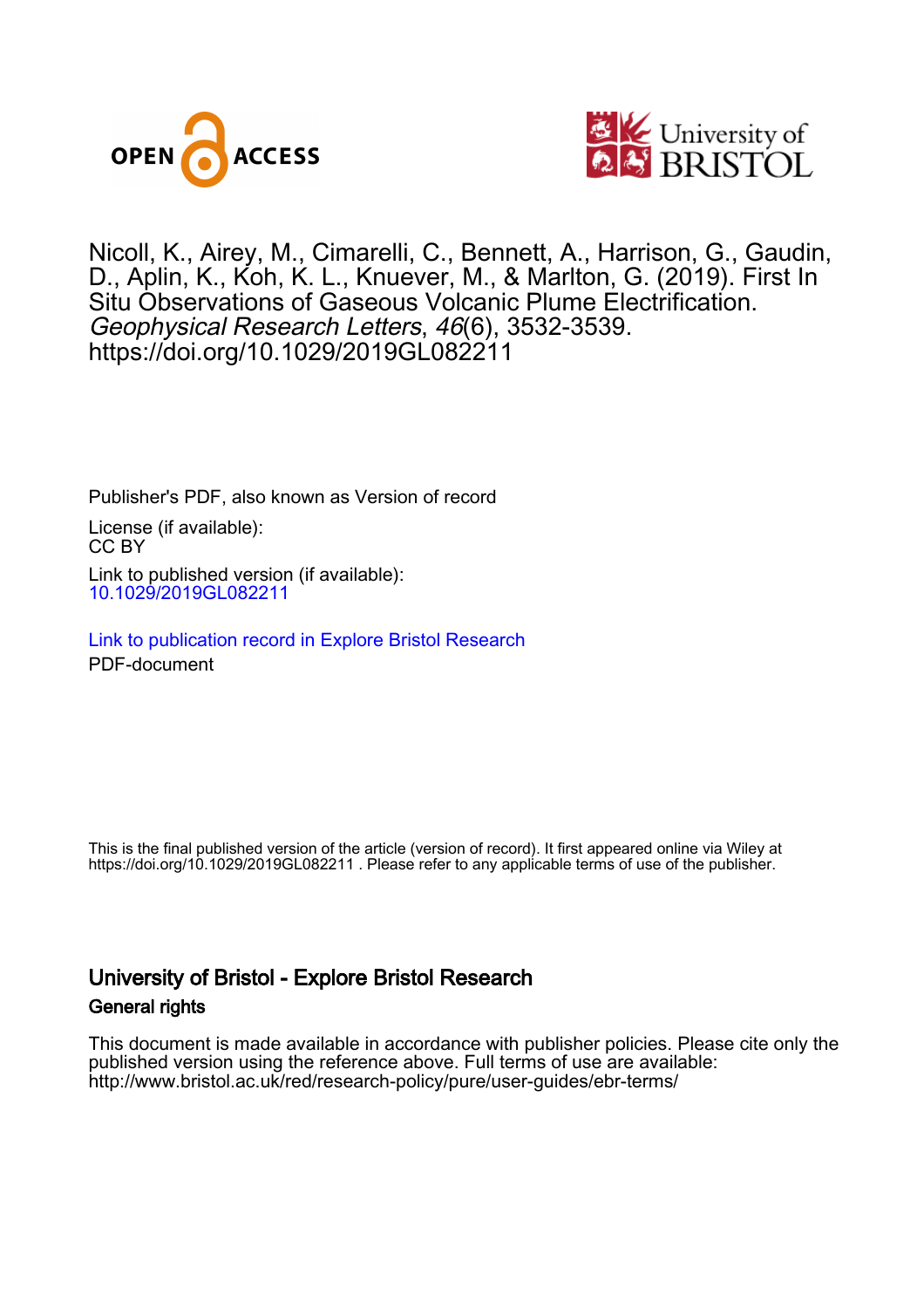# **Geophysical Research Letters**

## RESEARCH LETTER

[10.1029/2019GL082211](http://dx.doi.org/10.1029/2019GL082211)

#### Key Points:

- We present the first in situ profiles of thermodynamic, microphysical, and charge properties in a gaseous volcanic plume above an erupting volcano
- Gaseous plumes with no detectable ash are, unexpectedly, significantly charged (up to  $\pm 8,000$  pC/m<sup>3</sup>)
- • A new mechanism for plume electrification related to radon emission from volcanic vents is proposed to explain the charge observations

#### [Supporting Information:](http://dx.doi.org/10.1029/2019GL082211)

[•](http://dx.doi.org/10.1029/2019GL082211) [Supporting Information S1](http://dx.doi.org/10.1029/2019GL082211)

#### Correspondence to:

K. Nicoll and C. Cimarelli, [k.a.nicoll@reading.ac.uk](mailto:k.a.nicoll@reading.ac.uk); [cimarelli@min.uni](mailto:cimarelli@min.uni-muenchen.de)‐muenchen.de

#### Citation:

Nicoll, K., Airey, M., Cimarelli, C., Bennett, A., Harrison, G., Gaudin, D., et al. (2019). First in situ observations of gaseous volcanic plume electrification. Geophysical Research Letters, <sup>46</sup>, 3532–3539. [https://doi.org/](https://doi.org/10.1029/2019GL082211) [10.1029/2019GL082211](https://doi.org/10.1029/2019GL082211)

Received 30 JAN 2019 Accepted 6 MAR 2019 Accepted article online 15 MAR 2019 Published online 25 MAR 2019

#### ©2019. The Authors.

This is an open access article under the terms of the Creative Commons Attribution License, which permits use, distribution and reproduction in any medium, provided the original work is properly cited.

# First In Situ Observations of Gaseous Volcanic Plume Electrification

Keri Nicoll $^{1,2}$  $^{1,2}$  $^{1,2}$   $\text{\textcircled{\textcircled{\textcirc}}}$ , Martin Airey $^{1}$   $\text{\textcircled{\textcircled{\textcirc}}}$ , Corrado Cimarelli $^{3}$   $\text{\textcircled{\textcircled{\textcirc}}}$ , Alec Bennett $^{2,4}$ , Giles Harrison $^{1},$ Damien Gaudin<sup>3</sup>, Karen Aplin<sup>5</sup> D, Kuang Liang Koh<sup>6</sup> D, Marco Knuever<sup>3</sup>, and Graeme Marlton<sup>1</sup><sup>D</sup>

<sup>1</sup>Department of Meteorology, University of Reading, Reading, UK, <sup>2</sup>Department of Electronic and Electrical Engineering, University of Bath, Bath, UK, <sup>3</sup>Department of Earth Sciences, Ludwig Maximilians University, Munich, Germany, <sup>4</sup>Bristol Industrial and Research Associates Ltd (Biral), Portishead, UK, <sup>5</sup>Department of Aerospace Engineering, University of Bristol, Bristol, UK, <sup>6</sup>School of Biological Sciences, University of Bristol, Bristol, UK

Abstract Volcanic plumes become electrically charged, often producing spectacular displays of lightning. Previous research has focused on understanding volcanic lightning, primarily the large electric fields produced by charging of ash particles. Here we report on the previously overlooked phenomenon of volcanic plume electrification in the absence of detectable ash. We present the first in situ vertical profile measurements of charge, thermodynamic, and microphysical properties inside predominantly gaseous plumes directly above an erupting volcano. Our measurements demonstrate that substantial charge (at least  $\pm$ 8,000 pC/m<sup>3</sup>) is present in gaseous volcanic clouds without detectable ash. We suggest that plume charging may be enhanced by the emission of radon gas from the volcano, which causes ionization. This presents a hitherto unrecognized, but likely to be common, mechanism for charge generation in volcanic plumes, which is expected to modulate plume characteristics and lifetime. This process is currently neglected in recognized mechanisms of volcanic plume electrification.

## 1. Introduction

Volcanic plumes become charged through a variety of mechanisms including fractoemission, triboelectrification, and hydrometeor‐ash particle interactions (Aplin et al., 2016; Mather & Harrison, 2006). Fractoemission typically occurs close to the vent, where explosive activity causes fragmentation of magma (James et al., 2000), leading to the emission of photons, electrons, positive ions, and charged particulates (Lane et al., 2011). Triboelectrification is a type of contact electrification caused by charge transfer at the surfaces of particles (Houghton et al., 2013; Lacks & Levandovsky, 2007; Méndez-Harper & Dufek, 2016). Iceash particle interactions have been considered analogous to the ice‐graupel interactions generating charge in thunderstorms (Arason et al., 2011; Williams & McNutt, 2005).

Understanding of the charging mechanisms above comes from laboratory experiments (Cimarelli et al., 2014; Méndez‐Harper et al., 2018) detection of volcanic lightning from (1) lightning mapping arrays (Behnke et al., 2013), (2) global lightning detection networks (Bennett et al., 2010), or (3) high‐speed imaging techniques (Aizawa et al., 2016; Cimarelli et al., 2016) and measurements of plume charge overhead from ground based electric field mills (James et al., 1998). The only direct measurements of volcanic plume charge have been made by collecting fallout ash particles (Gilbert et al., 1991; Miura et al., 2002) in a Faraday pail situated a few kilometers away from the eruptive vent. In situ plume charge measurements have, so far, been lacking due to the intrinsic difficulties of working in proximity to active volcanoes.

Renewed interest in understanding the behavior of charged aerosol clouds (including volcanic plumes and dust clouds) has arisen due to realization that existing long-range particle transport models do not accurately predict the transport of large particles (Ryder et al., 2013; van der Does et al., 2018; Weinzierl et al., 2017). Charging modifies the fall speeds of small particles in the atmospheric electric field, changes aggregation rates, and enhances the washout of particles by rainfall (Harrison & Carslaw, 2003). Charge may also act to prolong the transport of particles in substantial electric fields (Ulanowski et al., 2007). Despite all of the aforementioned potential effects of charge on the behavior of aerosols, the lack of in situ charge measurements in volcanic plumes means that the magnitude of particle charging is unquantified, and therefore,

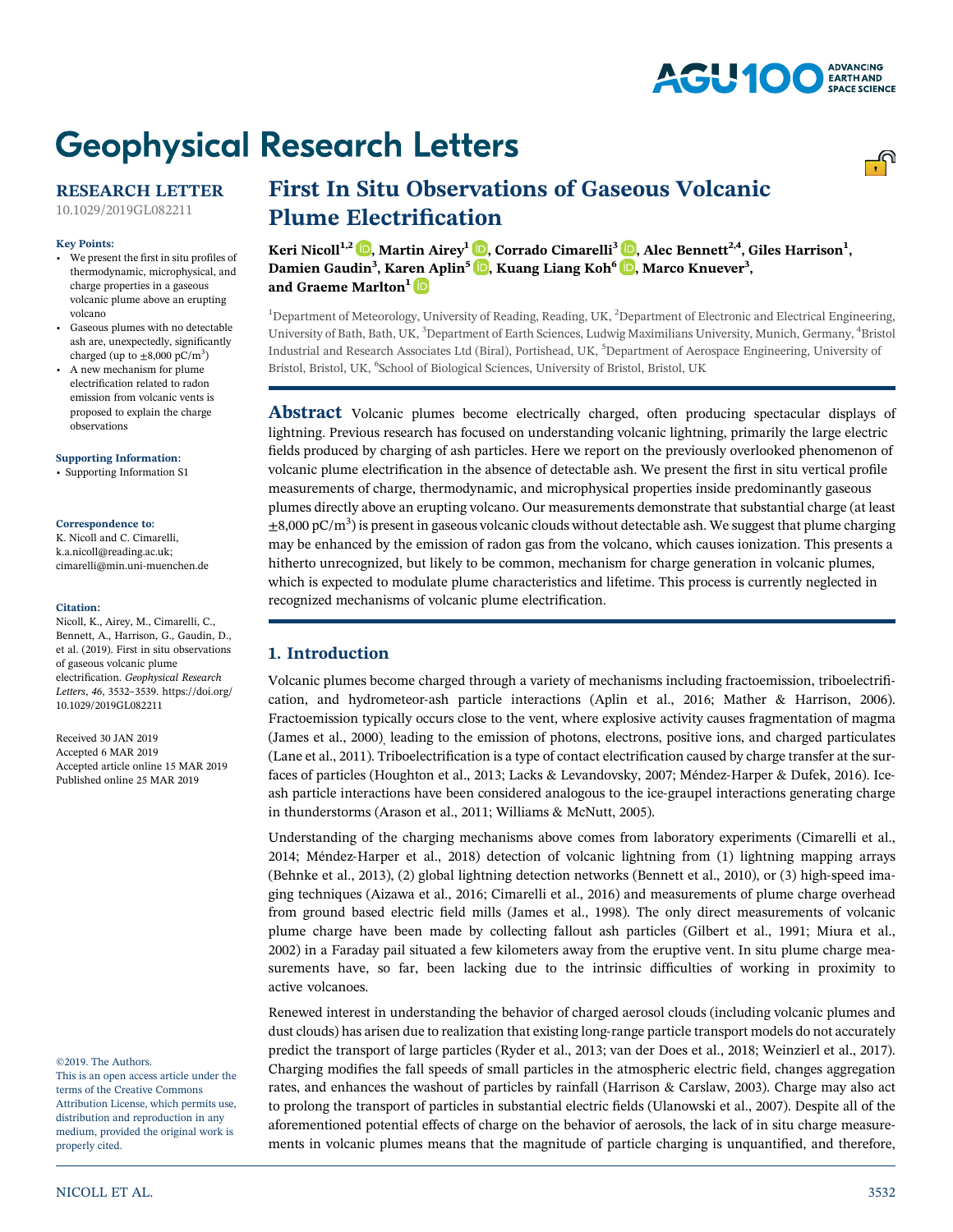the importance of such mechanisms, for example, long-range transport and particle fallout, is as yet unknown.

A major challenge in understanding the electrification of volcanic plumes is the separation of different charging mechanisms, due to the multiple ash processes simultaneously in action. The plumes studied here present the opportunity to study simplified volcanic plumes of gaseous vapor and liquid droplets in the absence of observable ash. Previous remotely sensed (using surface-based potential gradient [PG] measurements) gaseous plumes were observed to be charged only when substantial ash concentrations were present (Miura et al., 2002). The generally repeatable behavior of the PG perturbations as the various components of the volcanic plume pass overhead has led investigators to suggest that the gaseous component adopts a net positive charge, and the ash particles a net negative charge (e.g., Hatekayama & Uchikawa, 1952), with separation suggested to result from gravitational settling. The opposite charging of gas and ash particles is thought to originate from fractoemission, which occurs due to magma fragmentation, with lab experiments supporting the concept of positively charged gas and negatively charged ash particles (James et al., 2000). The only previous estimate of the charge in the gaseous region of such plumes is reported by Miura et al. (2002), who assumed a point charge geometry and derived 0.2 C from their surface PG measurements, which were made 2–5 km from the crater, when the plume was at an altitude of ~2 km above the sensor.

Here we used newly developed disposable sensors, which can be safely deployed to measure charge directly within a volcanic plume. These represent the first vertical profile measurements of thermodynamic, electrical, and microphysical properties inside a volcanic plume close to its source and provide new information about the magnitude, polarity, and vertical distribution of charge within prevalently gaseous volcanic clouds. Such measurements are relevant to refine our understanding of the electrical structure of volcanic plumes. Further, by focusing only on the gaseous component of volcanic plumes, we demonstrate that volcanic plumes do not require solid ash particles to become electrified, thereby providing evidence for an additional and hitherto unrecognized charging mechanism, which does not involve ash.

## 2. Stromboli Campaign

A measurement campaign at Stromboli, Italy (38.794°N, 15.211°E, 924 m above sea level [asl]) was conducted from 28 September to 4 October 2017. Normal Strombolian activity is characterized by frequent (about 10 per hour), intermittent, mild explosions  $(0.01-100 \text{ m}^3)$  of tephra) generating weak plumes of a few tens to few hundred meters vertical extent. Passive degassing from the active crater terrace (~600 m asl) represents about 80% of the total  $SO_2$  gas emissions (Tamburello et al., 2012) and substantially contributes to the composition of the persistent plume above Stromboli. During the campaign, the observed persistent plume was primarily gaseous and of small vertical and horizontal extents (positively buoyant up to 2 km above the craters). The persistent plume was mainly fed by passive degassing, punctuated by frequent small explosions (13 per hour on average) occasionally producing dense ash emissions. Instrument stations were deployed near the summit, overlooking the crater terrace and at a distance of  $\sim$ 300 m from the active vents (see Figure S1 in the supporting information) together with an Infratec Variocam thermal infrared camera recording the explosive activity at 60 fps from the summit of the volcano. Sensors deployed included an electrotatic detector developed by Biral ltd, UK. The detector (hereafter BTD (Bennett, 2018)) records displacement current induced on a 0.1‐m radius spherical electrode on a 1.5‐m mast. Measured current results from temporal fluctuations in the atmospheric electric field and is sampled at 100 Hz with a sensitivity of approximately 10 pA. In situ plume measurements were also obtained by VOLCLAB sensor packages designed at the University of Reading, deployed around the volcano's summit, as well as flown on free weather balloons fitted with standard meteorological radiosondes. The instrument packages consisted of a backscatter sensor (Harrison & Nicoll, 2014) for optical detection of aerosols, miniaturized SO<sub>2</sub> (Alphasense SO2-B4), and a charge sensor (Harrison et al., 2017). The radiosonde charge sensor responds to the displacement current induced on a small spherical electrode by changes in the electric field experienced during its ascent (e.g., Nicoll & Harrison, 2009), providing an average space charge density every ~5 m. No measurable electrostatic discharges were detected by the BTD in any of the plumes during the campaign.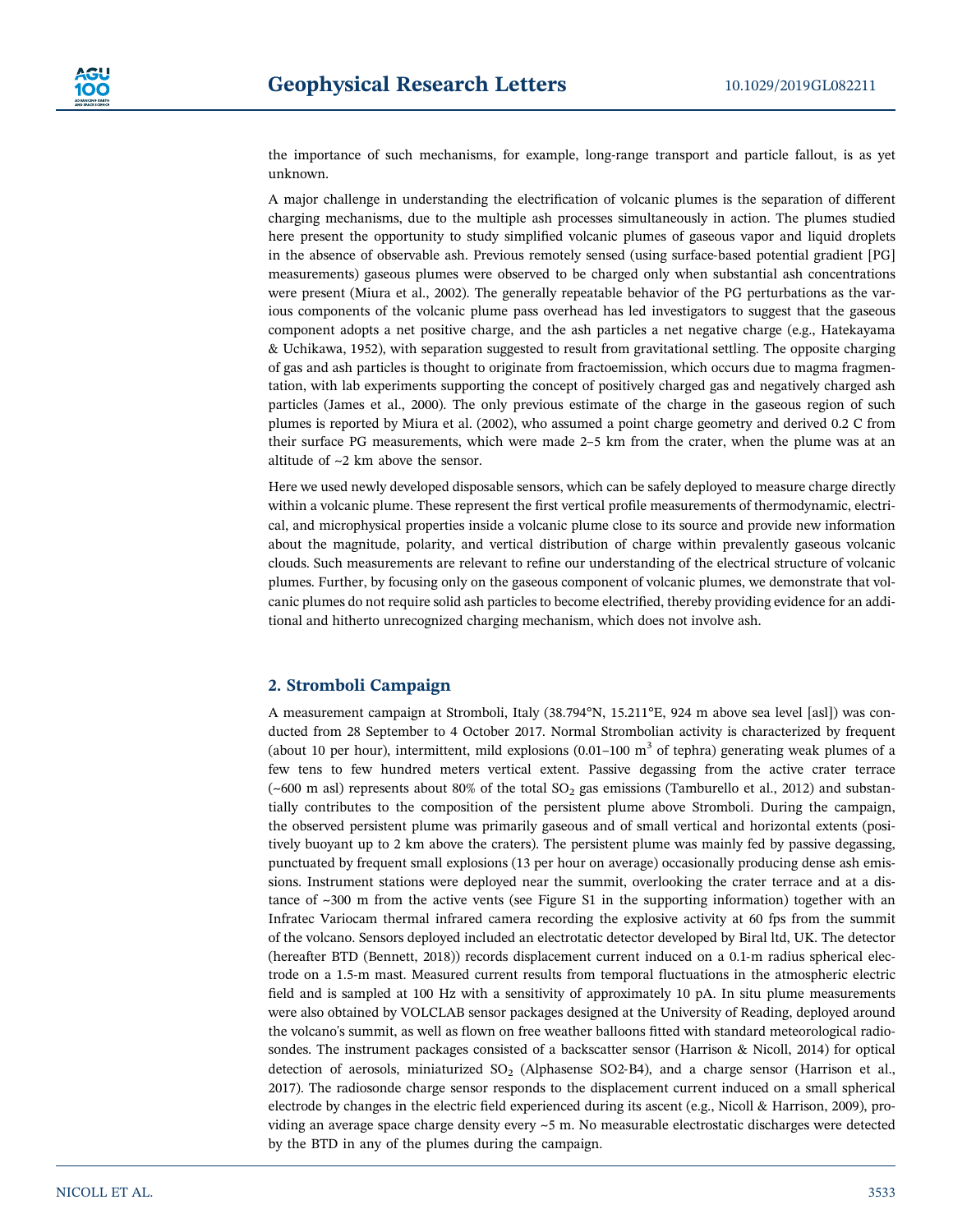



Figure 1. Vertical profiles through the volcanic plume at Stromboli at 11:40 UT on 30 September 2017 measured by a Vaisala RS92 radiosonde and the VOLCLAB sensor package (flight 1). (a) Temperature ( $\pm 0.5^{\circ}$ C) and relative humidity ( $\pm 5\%$ ), (b) droplet concentration ( $\pm 100/cm^3$ ) and diameter ( $\pm 2 \mu$ m) measured by the optical backscatter sensor (errors quoted are two standard errors calibrated against the CAPS sensor; Baumgardner et al., 2001), (c) Space charge density (median error  $\pm$  500 pC/m<sup>3</sup>) and SO<sub>2</sub> concentration ( $\pm$ 3 ppm).

## 3. Vertical Profiles Through Volcanic Plumes

#### 3.1. Near Vent Profile

A Vaisala RS92 radiosonde instrumented with the VOLCLAB sensor package was released from the summit directly through the persistent plume at 11:40:00 UT on 30th September 2017 (see Figure S1b for location of flight 1). At the time of launch the visibility over the launch site was reduced, mostly due to wind directing passive degassing from the vents toward the launch site. A ballistic‐dominated explosion with vertically flying ejecta reaching a maximum height of 100 m occurred from 11:35:35 to 11:36:00 UT from the N2 crater, ending 4 min before the launch time (see Figure S2 and associated text for thermal infrared analysis of the explosion). This explosion is not believed to have influenced the large-scale structure of the main plume sampled by the balloon as sufficient time had elapsed for the material injected into the local environment from that event to have settled or been dynamically removed from the measurement area. Moreover, thermal infrared imaging shows a very small thermal anomaly, which confirms that the buoyant plume was mainly gaseous (Figure S2), a conclusion supported by our ground-based sensors which detected no ash when engulfed by the plume. Ash was therefore considered to be negligible as a source of additional charge during our measurements. Figure 1 shows vertical profiles from the instrumented balloon in the elevated plume. The thermodynamic parameters are shown in Figure 1a, droplet properties (including those condensed from gases in the volcanic plume to create, e.g.,  $H_2O$  and  $H_2SO_4$ ) measured by the optical sensor in (b), and charge and  $SO<sub>2</sub>$  measurements in (c).

Figure 1 demonstrates the presence of two distinct layers detected by the optical backscatter sensor (between 1.2–1.5 km and 1.7–2.0 km asl). The optical properties of the upper layer are characteristic of a meteorological cloud layer (with relative humidity [RH] >100% signifying saturation). Indeed, a broken layer of Stratocumulus (Sc) cloud was observed to form over Stromboli in the few hours before launch (see photographs in Figure S3), which formed only over the land, suggesting an orographic and potentially volcanic influence. From Figure 1a the temperature profile in the upper layer is very different to that within a normal Sc cloud, which typically cools with height through the layer, with a temperature inversion at cloud top. The region inside this cloud stays warm initially, with a sharp cooling toward cloud top. This suggests the entrainment of warm, buoyant (and very likely turbulent) air from the volcanic plume beneath. Figure S4 shows the ambient temperature and RH profile from the ERA5 reanalysis data set (for ~68 km east of Stromboli at 12 UT) compared with the balloon measurements over Stromboli. This demonstrates substantial differences between the two, with no cloud layer in ERA5, suggesting (assuming no model error) a significant influence of Stromboli on the thermodynamic properties of the atmosphere in the vicinity of the island, up to an altitude of ~2.5 km. Evidence for cloud formation directly over Stromboli is also provided in Figure S3, which shows contemporary satellite cloud measurements. A localized cloud is present over Stromboli but not in the surrounding region.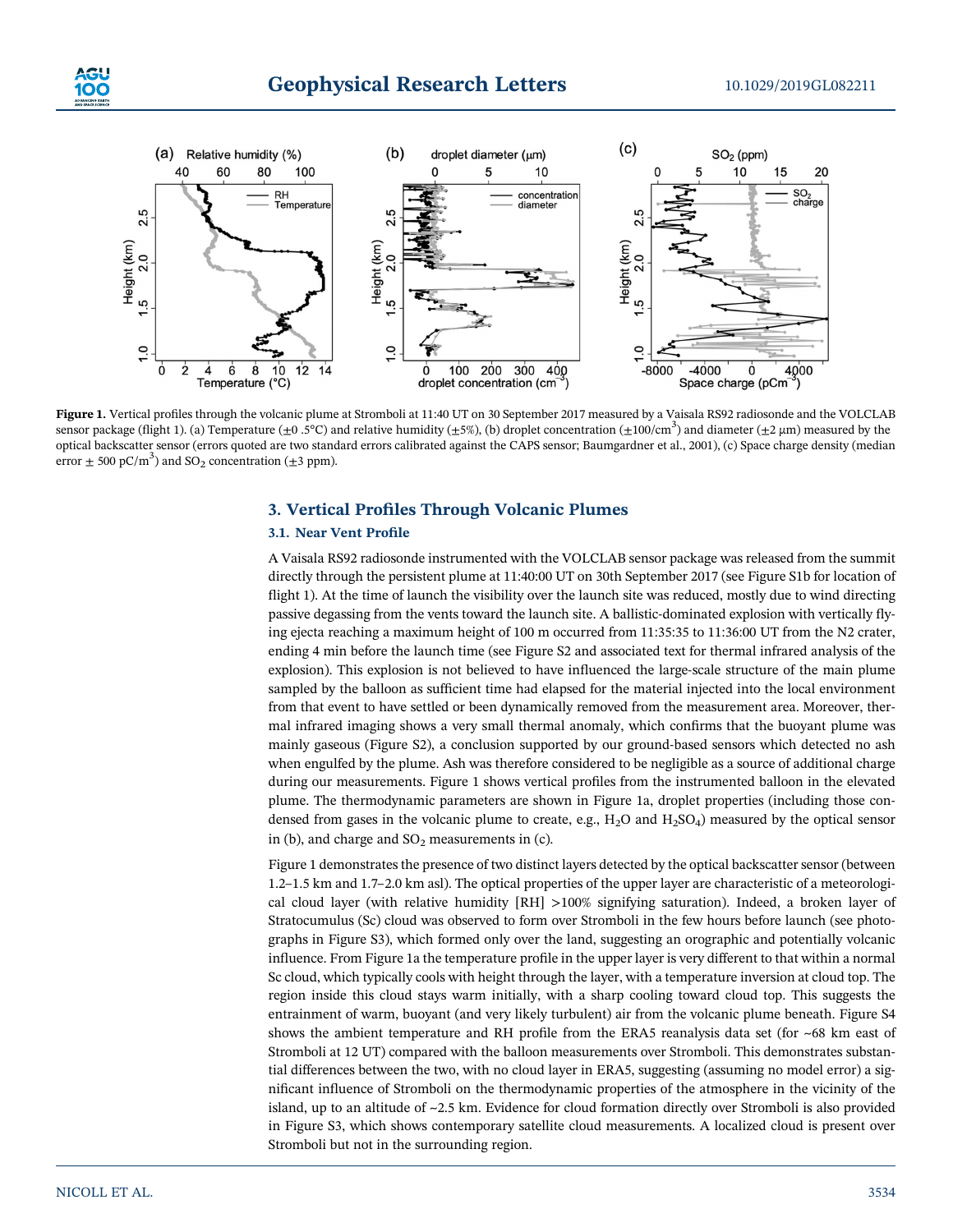



Figure 2. Vertical profiles through the volcanic plume at Stromboli at 11:55:15 UT on 4 October 2017 (flight 2) measured by a Vaisala RS92 radiosonde and the VOLCLAB sensor package. (a) temperature  $(\pm 0.5^{\circ}C)$ , (b) relative humidity  $(\pm 5\%)$ , (c) space charge density (the cyan "+" and light gray "x" denote errors in descent and ascent space charge data, respectively). The initial descent through the plume is shown in blue, and ascent in clear air in gray. For references to color in this figure, please see the online version of the article.

Conversely, the thermodynamic properties of the lower layer in Figure 1 display peculiar structure compared with a typical water cloud (e.g., in temperature transitions and gradients and RH <90%, indicating that the air is not saturated). The optical sensor indicates the presence of primarily small droplets <5 μm diameter, with fewer droplets than in the cloud layer above (200/cm $^3$  compared with 450/cm $^3$ ). Figure 1c also demonstrates a peak in SO<sub>2</sub> within this layer suggesting that it is volcanically generated, consisting of a mixture of common volcanic gaseous vapor (including water vapor,  $CO_2$ ,  $SO_2$ , and HCl; Allard et al., 2008), some of which will condense to form small droplets (including  $H_2SO_4$ ), producing the backscatter signal observed.

Within the upper cloud layer, the space charge profile demonstrates appreciable charge up to  $\pm 8,000 \text{ pC/m}^3$ (causing saturation of the charge sensor, so this is likely to be an underestimate), with well‐defined layers of positive charge at cloud base and negative charge at cloud top. This is at least 80 times larger than the charge typically observed in normal stratiform water clouds (up to  $\pm 100$  pC/m<sup>3</sup>; Nicoll & Harrison, 2016), with the polarity at cloud top and bottom also reversed. The charge is strongly confined within the region of optical backscatter, suggesting that the charge is associated with the cloud droplets. Some charge separation is observed in this layer via differential gravitational settling as evidenced by the larger, positively charged droplets at the base underlying the smaller, negatively charged droplets at the layer top. In the lower cloud layer, the structure of the charge profile is complex, again with significant charge up to  $\pm 8{,}000$  pC/m $^3$ . The charge beneath this layer is highly variable in polarity, suggesting effective mixing within the gaseous plume (hindering any observable charge separation), which is expected given the close proximity  $(\sim 300 \text{ m})$  to the active vents.

#### 3.2. Profile Far From Vent

A second flight through the plume was made at 11:55 UT on 04/10/17, from halfway down the ridge on Stromboli's southern flank, ~400 m from the main craters (see Figure S1b for location of flight 2). Conditions at the summit were blustery (mean wind speed 7 m/s), and the primarily gaseous volcanic plume was generally swirling below the summit and occasionally up over the top of the ridge. The instrumented balloon was launched as the gaseous plume approached and was underinflated causing it to descend initially through the plume (from launch height of 800 m down to 350 m) and ascend in the clear air away from the volcano. Vertical profiles from flight 2 are shown in Figure 2, where there is evidence of the plume from 800 m down to 650 m (the UHF radiosonde signal, which requires line of sight, was lost intermittently during the descent). From Figure 2a, the temperature inside the plume is cooler than the ambient air, and the RH is considerably higher than ambient, but not fully saturated (maximum RH 87%) suggesting water vapor and gaseous constituents similar to the lower layer in flight  $1$  (SO<sub>2</sub> measurements were not available for flight 2). From Figure 2c a distinct layer of space charge was encountered as the balloon descended into the plume, up to  $\pm 600 \text{ pC/m}^3$  (the charge sensor saturation limit, itself more sensitive than the device used in flight 1). Both polarities of charge are present, with no obvious layering in the plume region where the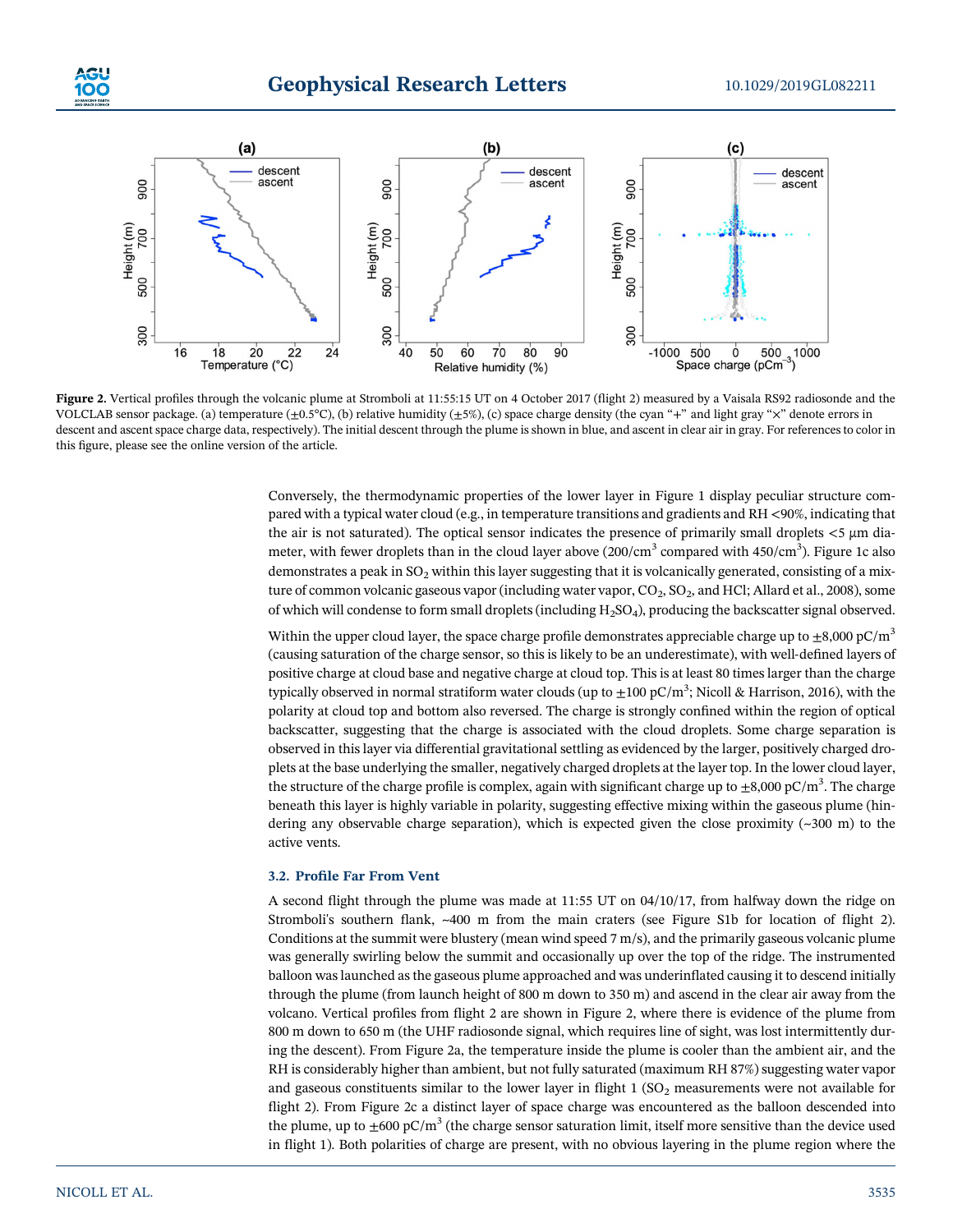



Figure 3. Time series around launch of flight 2 of (a) voltage measured by the primary antenna of the Biral BTD electrostatic sensor ( $\pm$ 120 µV) and (b) SO<sub>2</sub> concentration (±3 ppm) measured by the VOLCLAB sensor package. Balloon launch time was at 11:55:15 and shown by the gray vertical dotted line.

data were obtained. Comparing this with the ascent profile in clear air, there is very little charge at the same height, supporting the conclusion that the space charge layer coincided with the volcanic plume.

A second measurement of space charge within the volcanic plume during flight 2 was made by the BTD. This was located  $~50$  m from the launch site and made alongside the SO<sub>2</sub> sensor from the VOLCLAB package. Figure 3 shows a time series of the voltage measured by the primary antenna from the BTD, for 5 min around the time of launch, alongside the  $SO<sub>2</sub>$  concentration at the same location. Several periods of enhanced variability in the BTD current (around 11:52:15 UT and 11:54:30 UT) coincide with enhanced  $SO_2$  concentration when the charged plume surrounded the sensor. The large spike in BTD current at 11:55:15 UT is associated with the balloon launch.

We estimate the space charge density (i.e., the net charge) inside the plume measured by the BTD between 11:52 and 11:53 UT to be  $\pm 400 \text{ pC/m}^3$  (see supporting information Text S5 and Figure S5 for details). This is within a factor of 2 of the  $\pm 600 \text{ pC/m}^3$  found from the balloon sensor. The charge measurements by different methods therefore show consistency. Smaller charges observed on flight 2 compared with flight 1 may be due to more substantial mixing of the plume due to high wind speeds, increased distance from the vents, or reduced volcanic activity.

#### 4. Discussion

#### 4.1. Source of Plume Charging

These results, derived from independent measurement techniques, demonstrate for the first time that even weak volcanic plumes, produced by passive degassing and with negligible ash concentration, are nevertheless electrically charged. Fractoemission is the only known mechanism capable of producing substantial amounts of charge in a gaseous volcanic plume such as at Stromboli (e.g., Hatekayama and Ushikawa 1952, Lane and Gilbert 1992, James et al., 2000). The absence of detectable ash in the plumes observed at Stromboli suggests that the source of the observed charge was, however, not fractoemission, as the magnitude of the charge is expected to be proportional to both intensity and duration of ash generation and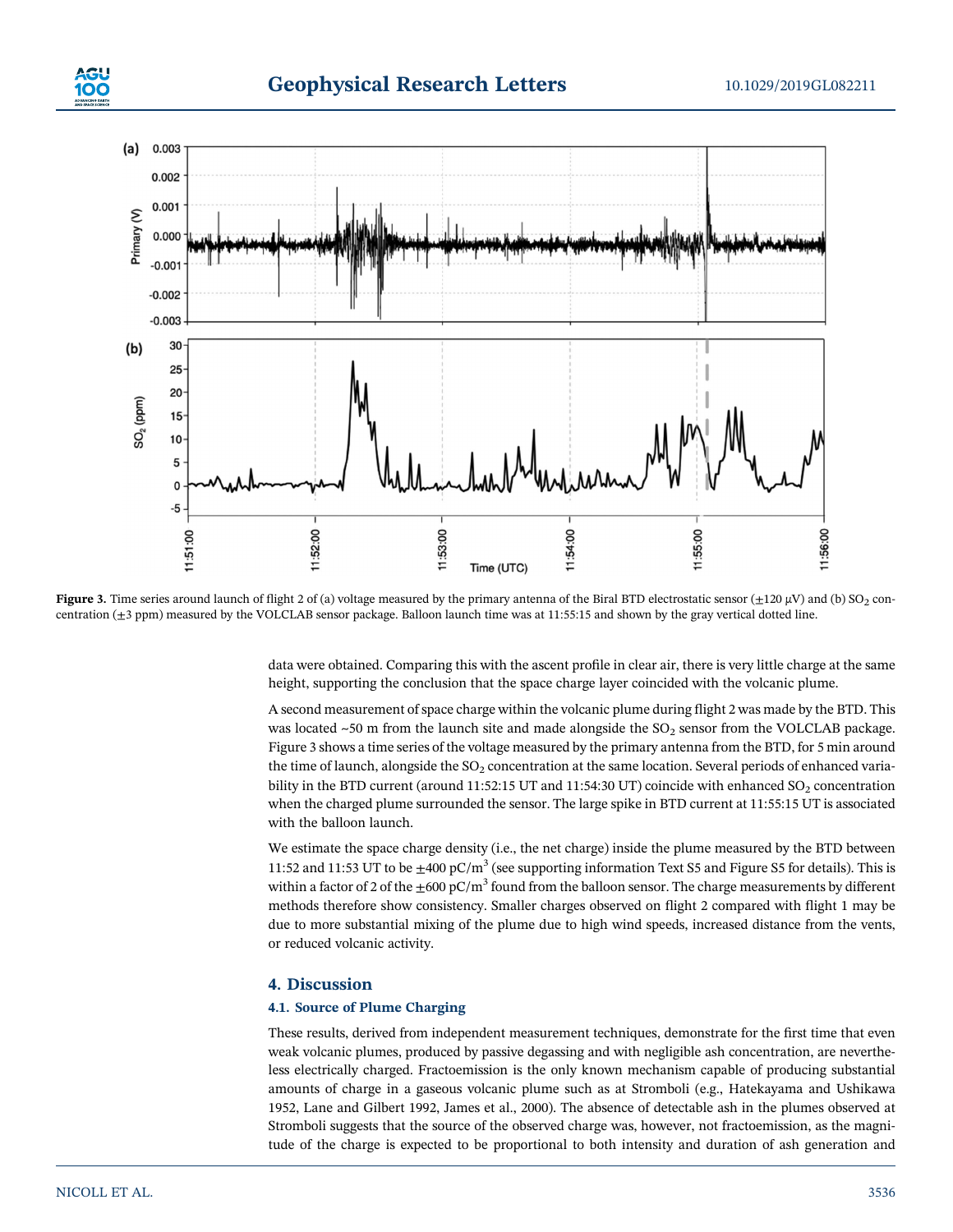ejection (James et al., 2000). We do not believe triboelectrification of ash particles plays a significant role here due to the lack of ash.

Previous research has demonstrated that the gaseous constituents of volcanic plumes can readily become charged by exposure to ionization sources (e.g., Ammann et al., 1993). It therefore follows that ash is not required in order to produce charge in a volcanic plume if a source of ionization is present. Volcanic plumes are typically a complicated mixture of high levels of acidic gases such as  $SO<sub>2</sub>$  and hydrogen halides accompanying the more abundant water vapor and  $CO<sub>2</sub>$ . The high temperature of the volcanic environment is likely to lead to many complex interactions between gaseous molecules and liquid particles, which may result in ion generation. In this context chemical reactions and the ion species produced at magmatic temperatures remain largely unexplored and so too the effect of those on gas charging. To address this open question, many further gaseous plume measurements are required comprising simultaneous particle measurements, analysis of chemical species, and in situ ion and bulk space charge measurements. Condensation and sublimation of the gaseous vapor will give rise to liquid droplets, which are known to transfer charge during droplet‐droplet collisions (e.g., Khain et al., 2004). Collisions between the substantial number of liquid droplets within the observed plume are highly likely to transfer charge between themselves. The presence of charge up to  $\pm$ 7,000 pC/m<sup>3</sup> in the lowest region (<1 .2km) of the plume in Figure 1c in a region of no optically detectable droplets suggests, however, that droplet-droplet charging is not the dominant charging mechanism and that the charge exists primarily in the form of small ions, at least in this region.

An additional source of ionization within the observed plume could be radioactive decay of radon gas, which is emitted from the active vents and advected upward with the other gaseous constituents of the plume. Radon is emitted through the soil at Stromboli, with surveys reporting the largest radon concentrations at the summit, near active fractures (Cigolini et al., 2005; Cigolini et al., 2009). Atmospheric radon ionizes air through a well‐understood decay chain, with most ionization from alpha and gammas from radon progeny. The volumetric ionization rate  $q$  is proportional to the radon concentration, for example, Omori et al. (2007) report  $q = 4 \cdot cm^{-3} \cdot s^{-1}$  for an atmospheric radon concentration of 10 Bq/m<sup>3</sup>. Cigolini et al. (2013) show that typical radon concentrations near the summit of Stromboli are  $2 \times 10^4$  Bq/m<sup>3</sup>, increasing to  $1.25 \times 10^6$  Bq/m<sup>3</sup> during eruptions. In terms of the associated ion production rate q, this corresponds to  $q = 8,000 \cdot cm^{-3} \cdot s^{-1}$  to  $2 \times 10^5 \cdot cm^{-3} \cdot s^{-1}$ . This is 2 to 4 orders of magnitude larger than typical near-surface values of  $q \sim 5-10 \cdot \text{cm}^{-3} \cdot \text{s}^{-1}$  (Harrison & Tammet, 2008). In a convectively unstable environment such as a volcanic plume, the radon is well mixed (Beck, 1974), giving a steady radon concentration (and ionization rate) with height up to at least 1,000 m. Converting the ionization rates to space charge production rates, neglecting losses, gives 1,000 pC  $\cdot$  m<sup>-3</sup>  $\cdot$  s<sup>-1</sup> (for  $q = 8,000 \cdot$  cm<sup>-3</sup>  $\cdot$  s<sup>-1</sup>), increasing to 32,000 pC  $\cdot$  m<sup>-3</sup>  $\cdot$  s<sup>-1</sup> (for  $q = 2 \times 10^5 \cdot$  cm<sup>-3</sup>  $\cdot$  s<sup>-1</sup>), neither of which is inconsistent with the lower peak estimate of  $\pm 8,000$  pC/m<sup>3</sup> measured in the lowest 400 m of flight 1. While the mechanism for the source of the charge observed in the Strombolian plume cannot be known for certain without further detailed measurements, the known existence of radon at Stromboli and the order of magnitude agreement between the ion calculations and charge observations suggest that radon is a likely candidate.

#### 4.2. Implications of Plume Charging

Understanding the processes contributing to volcanic lightning has been the focus of most studies of electrostatic phenomena at volcanoes; however, quantifying the effect of charge on ash and particle transport processes is an overlooked, although increasingly important problem (e.g., van der Does et al., 2018). Charging of droplets and particles can affect the fall speed of particles, changes aggregation rates, and enhances washout of particles, all of which are potentially important in accurately modeling the long‐range transport of volcanic plumes. Particle transport models do not currently include the effects of charge, primarily due to a lack of understanding of the charging mechanisms involved as well as a lack of in situ charge measurements with which to develop theories and validate models.

This paper demonstrates that even the smallest and most benign volcanic plumes can be electrically charged and suggests a hitherto unrecognized source of charge generation in volcanic plumes in the form of radon emission. The likely contribution of radon, with a half-life (radon-222) of 3.8 days means that sources of charge may well remain within plumes as they are transported. This may explain previous observations of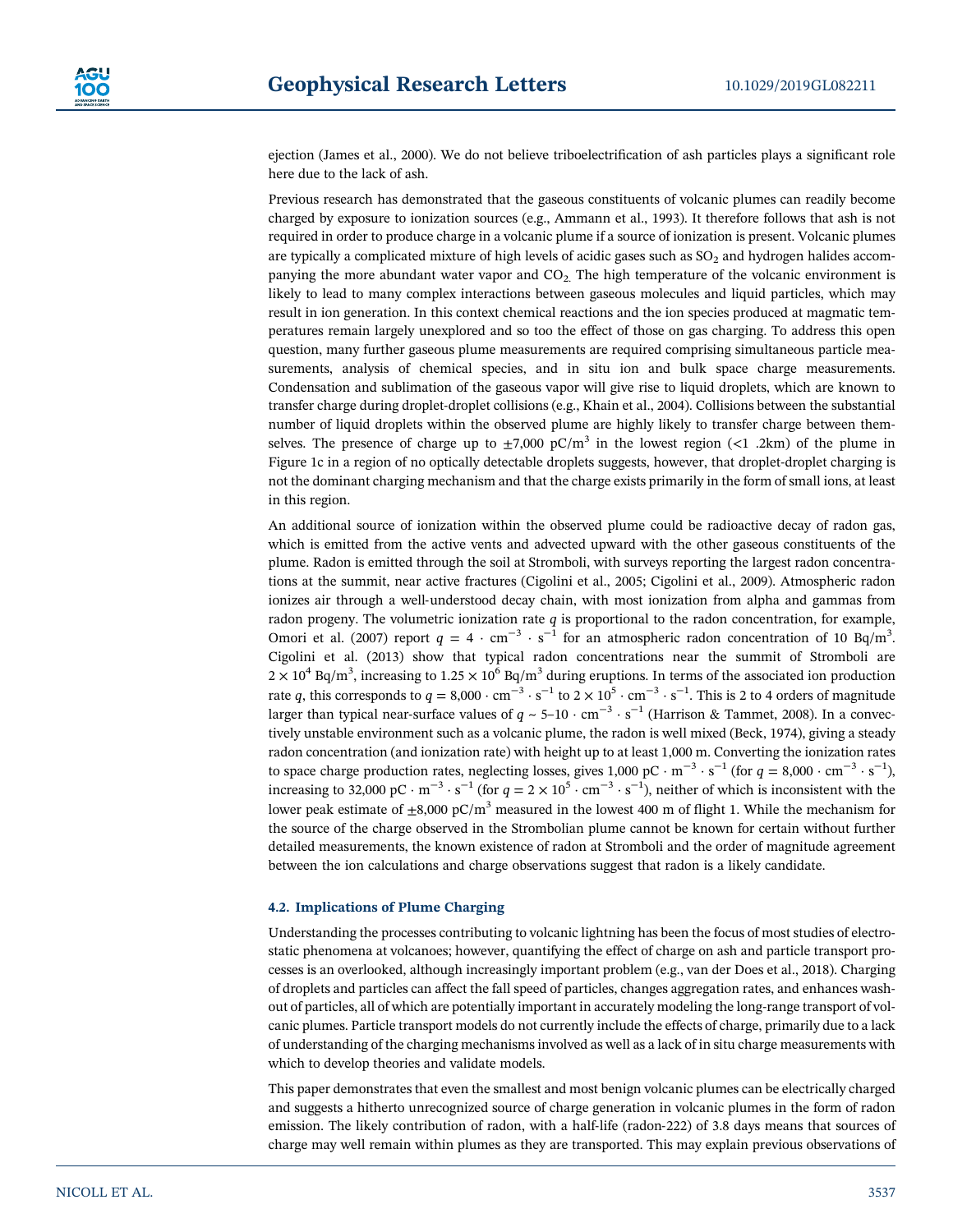charge in plumes distant from their source (Harrison et al, 2010). The ions continually produced by radioactive decay will attach to droplets and particles within the plume, potentially modifying their behavior from that of neutral droplets. Charge is known to affect cloud microphysics through modulating the collision efficiency of colliding droplets and aerosol particles, and affecting the condensation and evaporation of droplets (e.g., Harrison et al., 2015). Since water vapor dominates over other gaseous constituents in a volcanic plume (Allard et al., 2008), the effects of charge on water droplets will dominate over charge effects on droplets of different chemical composition, at least in the short temporal and spatial range. Geochemical reactions in volcanic plumes are complex processes involving the condensation and sublimation of gaseous vapors to form micron to submicron droplets and particles. The sulfur and chlorine-rich magma of Stromboli generates abundant acid gas and metals, which dominate over ash content in buoyant plumes drifted by the wind (Allard et al., 2000). Charge is known to stabilize droplet growth and enable droplet formation at lower critical supersaturations (Harrison et al., 2015); hence, highly charged gaseous volcanic plumes may form droplets more rapidly, or the droplets may persist for longer. Development of a new generation of particle transport models, which incorporate charge effects (including volcanic radon as a source of ionization as suggested here), will therefore lead to more accurate modeling of volcanic plume dispersion.

### 5. Conclusions

These first in situ measurements of charge inside gaseous plumes above an erupting volcano indicate that volcanic plumes can be substantially charged even if ash is not detected. Charge associated with gas emission adds an important component to the total charge budget of volcanic plumes that has been so far overlooked and needs to be taken into account in future work. The implications of gaseous plume charge include effects on the microphysics regulating the life of ash particles in volcanic plumes (aggregation, segregation and sedimentation) and the overall chemical reactivity of the plume (gas scavenging and longevity of chemical compounds), which are of paramount importance for the environmental impact of volcanic emission. This should be addressed in order to accurately model long-range volcanic plume dispersion, due to the overall societal importance of such events.

#### Acknowledgments

The field campaign was supported by the National Geographic Expeditions funds to C. C. K. N. acknowledges NERC support through Independent Research Fellowships (NE/L011514/1 and NE/L011514/2), and NERC grants NE/P003362/1 (VOLCLAB). The project underpinning this application received funding from the European Union's Horizon 2020 research and innovation program under the Marie Skłodowska‐Curie grant agreement VOLTAIC 705619 to D. G. and C. C. Gavin Dingley, Paul Williams, and Martin Fullekrug all supported this work. ERA5 thermodynamic data were generated using Copernicus Atmosphere Monitoring Service information 2018. The satellite image in Figure S3 was obtained from Sat24. com/EUMETSAT/Met Office. Radiosonde and surface data from the VOLCLAB sensors are available from the University of Reading Research Data Archive at [https://doi.org/](https://doi.org/10.17864/1947.154) [10.17864/1947.154](https://doi.org/10.17864/1947.154).

## References

- Aizawa, K., Cimarelli, C., Alatorre Ibargüengoitia, M. A., Yokoo, A., Dingwell, D. B., & Iguchi, M. (2016). Physical properties of volcanic lightning at Sakurajima volcano, Japan: Constraints from magnetotelluric and video observations. Earth and Planetary Science Letters, <sup>444</sup>, 45–55.<https://doi.org/10.1016/j.epsl.2016.03.024>
- Allard, P., Aiuppa, A., Burton, M., Caltabiano, T., Federico, C., Salerno, G., & La Spina, A. (2008). Crater gas emissions and the magma feeding system of Stromboli volcano. In S. Calvari, et al. (Eds.), The Stromboli Volcano: An Integrated Study of the 2002–2003 Eruption, Geophys. Monogr. Ser. (Vol. 182, pp. 65–80). Washington, DC: American Geophysical Union.
- Allard, P., Aiuppa, A., Loyer, H., Carrot, F., Gaudry, A., Pinte, G., et al. (2000). Acid gas and metal emission rates during long‐lived basalt degassing at Stromboli volcano. Geophysical Research Letters, 27(8), 1207-1210.<https://doi.org/10.1029/1999GL008413>
- Ammann, M., Hauert, R., Burtscher, H., & Siegmann, H. C. (1993). Photoelectric charging of ultrafine volcanic aerosols: Detection of Cu (I) as a tracer of chlorides in magmatic gases. Journal of Geophysical Research, <sup>98</sup>(B1), 551–556. [https://doi.org/10.1029/](https://doi.org/10.1029/92JB01870) [92JB01870](https://doi.org/10.1029/92JB01870)
- Aplin, K. L., Bennett, A. J., Harrison, R. G., & Houghton, I. M. P. (2016). Electrostatics and in situ sampling of volcanic plumes. In S. Mackie, C. Cashman, H. Ricketts, A. Rust, & M. Watson (Eds.), Volcanic ash: Hazard observation and monitoring (pp. 99-113). Amsterdam: Elsevier. ISBN: 978–0–08‐[100405](https://doi.org/info:x-wiley/isbn/9780081004050)‐0.
- Arason, P., Bennett, A. J., & Burgin, L. E. (2011). Charge mechanism of volcanic lightning revealed during the 2010 eruption of Eyjafjallajökull. Journal of Geophysical Research, 116, B00C03.<https://doi.org/10.1029/2011JB008651>
- Baumgardner, D., Jonsson, H., Dawson, W., O'Connor, D., & Newton, R. (2001). The cloud, aerosol and precipitation spectrometer: A new instrument for cloud investigations. Atmospheric Research, <sup>59</sup>, 251–264.
- Beck, H. L. (1974). Gamma radiation from radon daughters in the atmosphere. Journal of Geophysical Research, <sup>79</sup>(15), 2215–2221. [https://](https://doi.org/10.1029/JC079i015p02215) [doi.org/10.1029/JC079i015p02215](https://doi.org/10.1029/JC079i015p02215)
- Behnke, S. A., Thomas, R. J., McNutt, S. R., Schneider, D. J., Krehbiel, P. R., Rison, W., & Edens, H. E. (2013). Observations of volcanic lightning during the 2009 eruption of Redoubt Volcano. Journal of Volcanology and Geothermal Research, <sup>259</sup>, 214–234. [https://doi.org/](https://doi.org/10.1016/j.jvolgeores.2011.12.010) [10.1016/j.jvolgeores.2011.12.010](https://doi.org/10.1016/j.jvolgeores.2011.12.010)
- Bennett, A. J. (2018). Warning of imminent lightning using single‐site meteorological observations. Weather, <sup>73</sup>(6), 187–193.
- Bennett, A. J., Odams, P., Edwards, D., & Arason, Þ. (2010). Monitoring of lightning from the April–May 2010 Eyjafjallajökull volcanic eruption using a very low frequency lightning location network. Environmental Research Letters, 5(4), 044013. [https://doi.org/10.1088/](https://doi.org/10.1088/1748-9326/5/4/044013) <sup>1748</sup>‐[9326/5/4/044013](https://doi.org/10.1088/1748-9326/5/4/044013)
- Cigolini, C., Gervino, G., Bonetti, R., Conte, F., Laiolo, M., Coppola, D., & Manzoni, A. (2005). Tracking precursors and degassing by radon monitoring during major eruptions at Stromboli Volcano (Aeolian Islands, Italy). Geophysical Research Letters, 32, L12308. [https://doi.](https://doi.org/10.1029/2005GL022606) [org/10.1029/2005GL022606](https://doi.org/10.1029/2005GL022606)
- Cigolini, C., Laiolo, M., Ulivieri, G., Coppola, D., & Ripepe, M. (2013). Radon mapping, automatic measurements and extremely high 222Rn emissions during the 2002–2007 eruptive scenarios at Stromboli volcano. Journal of Volcanology and Geothermal Research, <sup>264</sup>, <sup>49</sup>–65.<https://doi.org/10.1016/j.jvolgeores.2013.07.011>